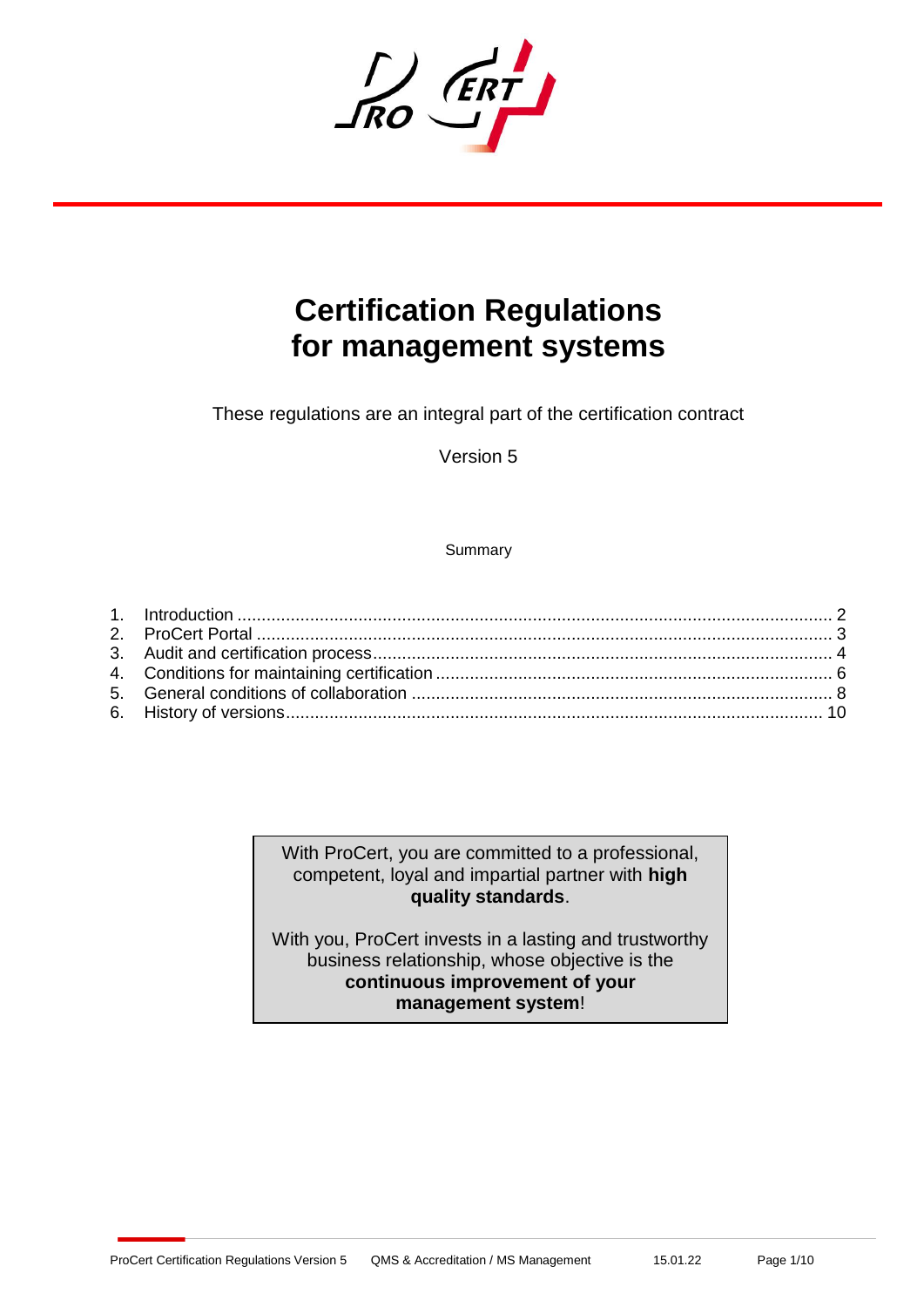## <span id="page-1-0"></span>**1. Introduction**

#### **ProCert in brief**

Since 1997, ProCert SA has been accredited by the Swiss Accreditation Service (SAS) as a certification body for management systems and products.

ProCert and its local representatives are private companies, totally independent of any group and any consulting activity.

ProCert applies the same procedures and processes to all its subsidiaries and representations worldwide.

ProCert thus provides you with the assurance of total neutrality and independence, as well as pragmatism, added value and very high competence.

Thanks to IAF's multilateral mutual recognition agreements, a ProCert certification ensures international recognition.

#### **Objectives of this document**

Knowledge of and compliance with the audit procedures and regulations required to achieve and maintain management systems certification.

Ensure good collaboration for the continuous development of your management system and skills.

#### **Why this document?**

This document is an integral part of the certification contract and gathers all the necessary and useful information for a successful collaboration within the framework of a management system certification mandate. Feel free to contact your lead auditor or contact person if you have any questions (see box below).

#### **Basis for collaboration**

A certification contract is established for each mandate assigned to ProCert. This document is an integral part of the certification contract for all management system standards<sup>1</sup>.

<sup>1</sup> BRC and IFS included, under product certification accreditation

#### **Terms and definitions**

The world of certification has a specific vocabulary. Please refer to the Collaboration Guide for more information.

For the sake of simplicity, the masculine gender is the generic form used in these Regulations

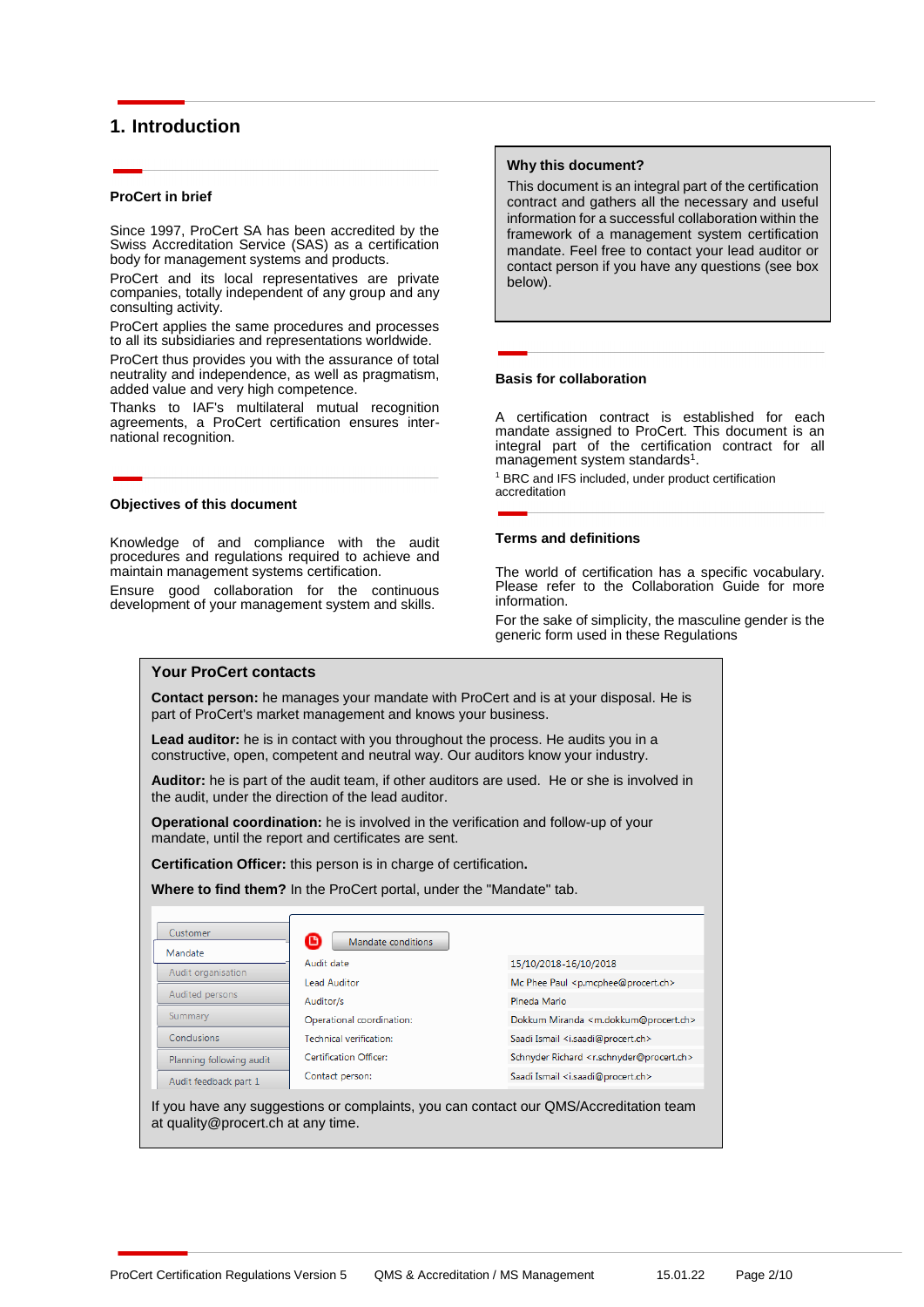## <span id="page-2-0"></span>**2. ProCert Portal**

All mandates are executed through our ProCert Portal.



In addition, the **ProCert Portal Guide** explains each feature of the portal. It can be found directly in the ProCert Portal, under *Documentation*.

## **What is the purpose of the ProCert Portal?**

The ProCert Portal is a secure direct individual interface, which guarantees the necessary confidentiality, in accordance with our privacy policy.

**How to access it?**

You have unique access to all your audits and mandates.

You can access your past, current and future mandates, as well as your reports, certificates and documents<br>at apy time at any time.

It allows you to interact with your lead auditor. The documents are loaded in a specific section, easily accessible.

You can create different types of reports in PDF format, print them and save them. It is possible to export your audit findings to an Excel table.

You will have access to other useful services such as evaluations and benchmarks.

# **Transfer Community Before the audit**<br> **Before the audit Before the audit**

**Evaluation of the recommendations** You assess the relevance of any recommendations. [159] You from the last ProCert audit

à vos certificats, et à vos documents.

vos constats d'audit dans un tableau Excel.

**Loading documents** You upload your documents from your management **I** vous permet de audit d'audit d'audit d'audit d'audit de la sont chargés dans une rubrique spécifique sont cha

You have access to the audit plan and can modify it if necessary (not possible for a non-announced audit)

**Establishment of action plans** You manage your action plans in case of nonconformities Le Portail ProCert est une interface individuelle directe sécurisée, qui garantit la confidentialité nécessaire, en conformité  $\begin{bmatrix} 1 & 0 & 0 \\ 0 & 1 & 0 \end{bmatrix}$ 

system into the portal for each mandate  $\begin{array}{c} \big\vert \qquad \big\vert \qquad \qquad \qquad \qquad \text{and at the end of the mandate} \end{array}$ You can provide feedback immediately after the audit and at the end of the mandate

**Registration for unannounced audit (only for certain standards)** You enter your blocked period and production interruptions within the audit time window and load the documents of your management system **Access to the audit plan Vous aures and the autres access to the audit plan** 

## **Between audits / throughout the year**

**Access to mandates, reports and certificates** You can access the finalized mandates with reports and certificates

**Access to ProCert documents**  You have access to these rules, the collaboration guide and other useful documents

**Confirmation of contractual parameters** You can confirm the important parameters to remain in compliance with the certification rules (not for all standards).

## **How is the process of an audit mandate managed?**

Each audit mandate is processed according to clearly defined steps, where the end of one step is the condition for the start of the next step.

By clicking on the **Finalize process step** button, the next process step is activated.

Finalize process step

To complete a step, a predefined message template is automatically generated and can be adapted. This can be sent as an email to the predefined address. The **ProCert Portal Guide** provides more details.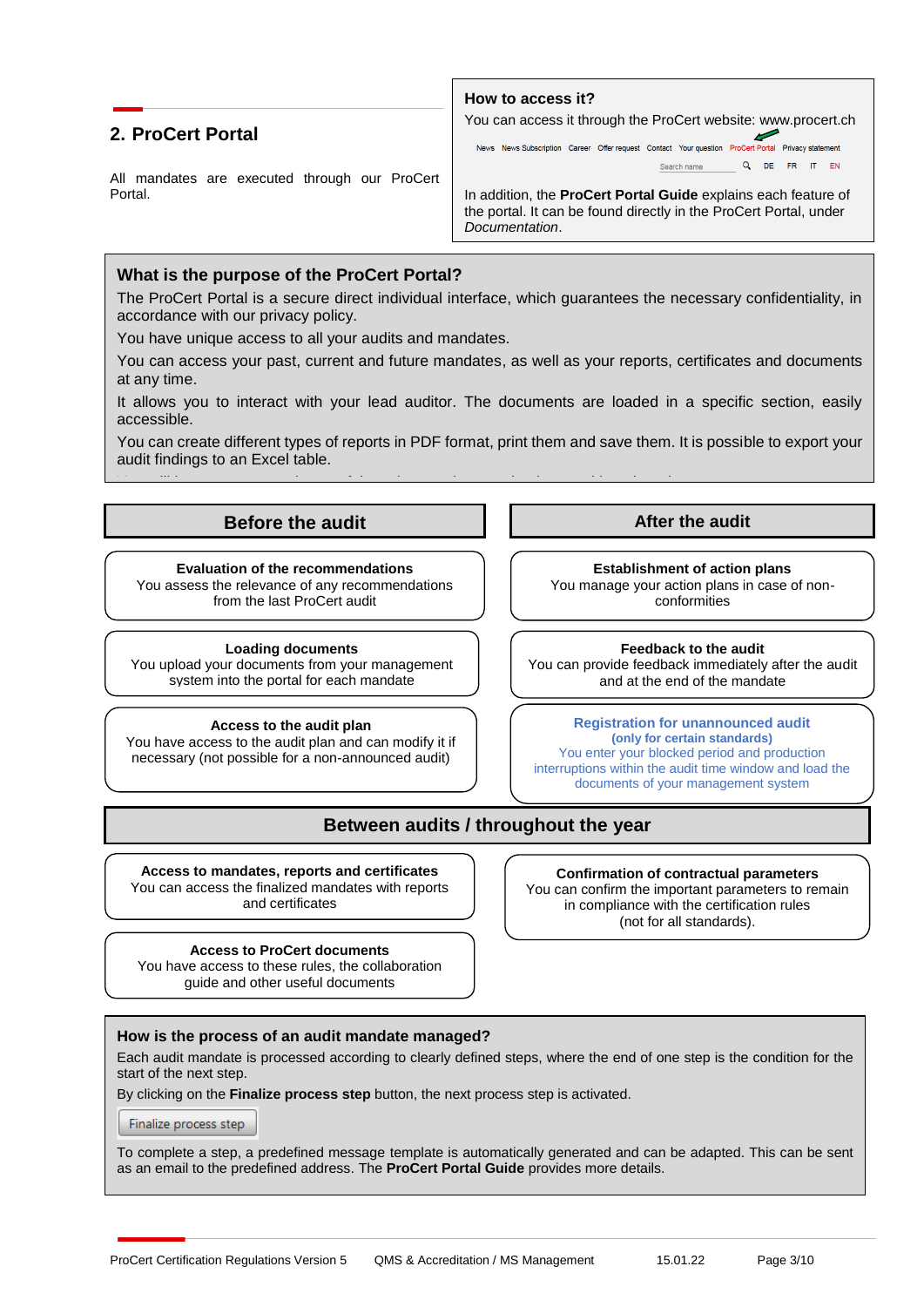## <span id="page-3-0"></span>**3. Audit and certification process**

As part of the audit and certification mandate you have given us, we must jointly organise the audit and our collaboration arrangements. This requires compliance with certain procedures of our process, which we explain below.

#### **In a nutshell**

This chapter helps you to easily find yourself facing the different steps of collaboration below:

- before the audit
- during an audit and
- after the audit.

#### **How to make our collaboration a success?**

Please also consult the key document: *Collaboration Guide.*



### **Legend:**

- **Dates not visible for unannounced audits**
- \*\* Audit plan not accessible for unannounced audits

# **Have you thought about informing us of important changes and product withdrawals/recalls?**

Any certified organization must notify its certification body of major changes (e. g. new product, site transformation, change of ownership, incident) and recalls/withdrawals during the certification period. ProCert will have to study each reported case, perhaps ask you for additional information and decide whether or not to carry out an additional audit. Study these conditions carefully to ensure that your certification is maintained (see Chapter 4).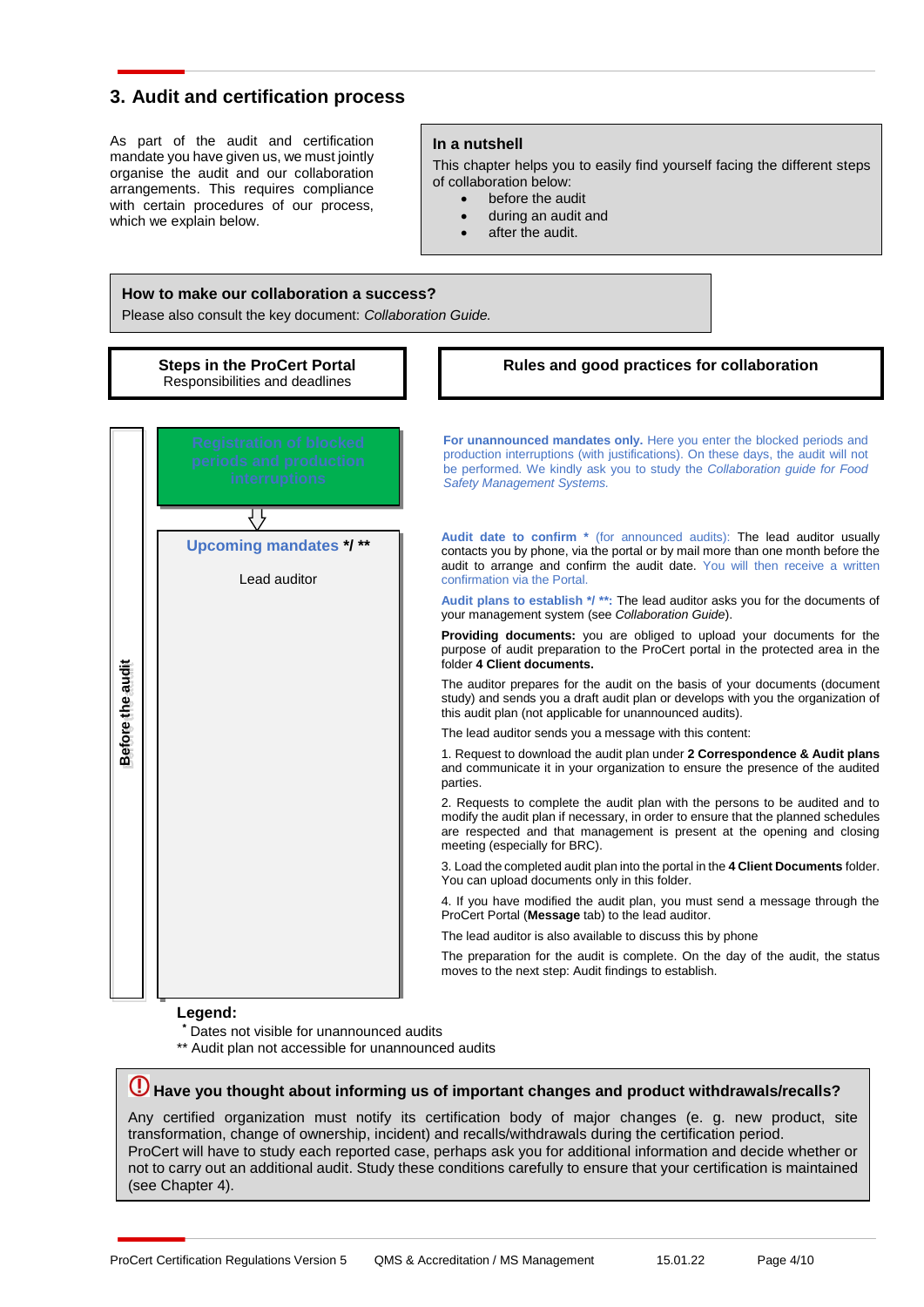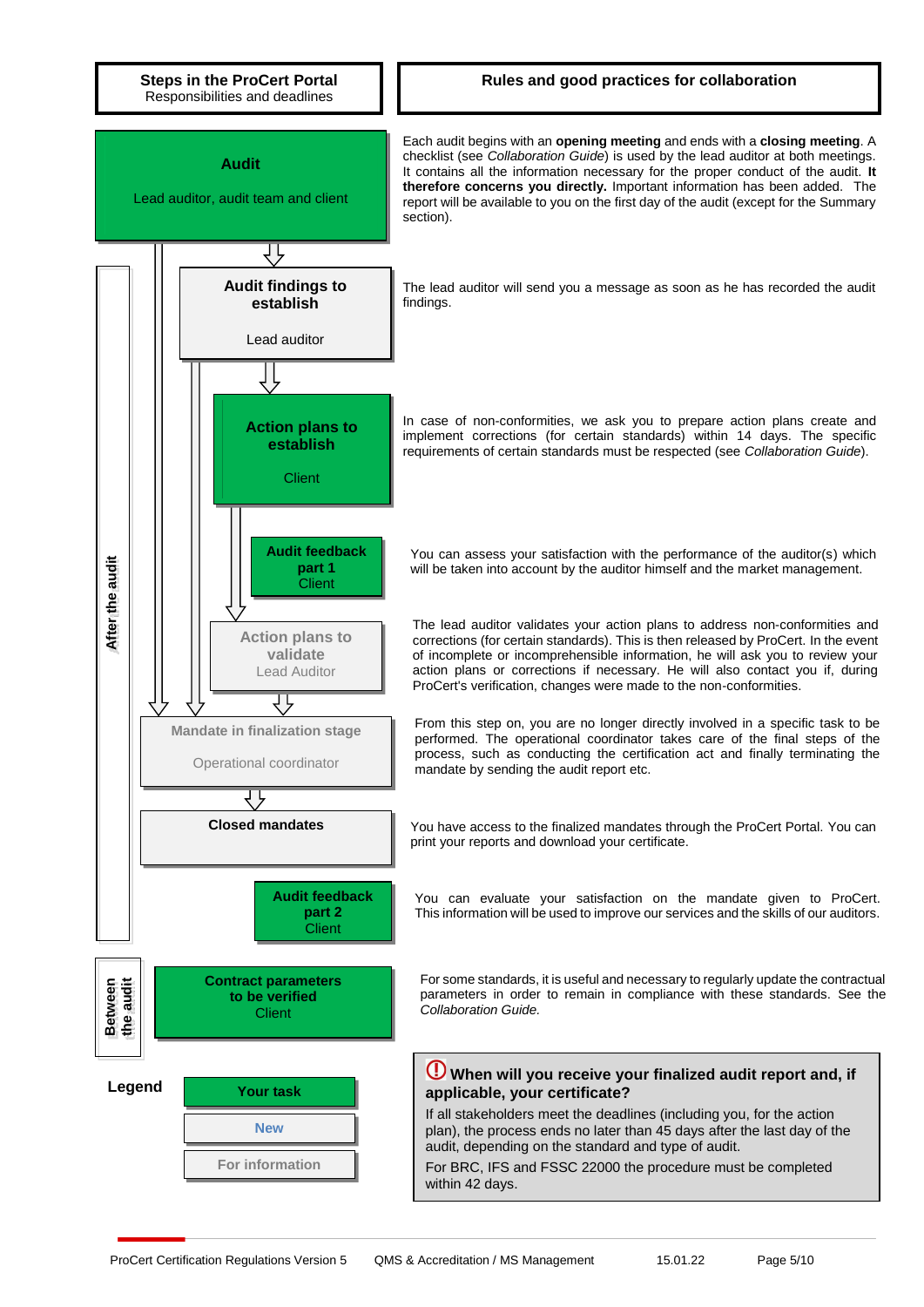## <span id="page-5-0"></span>**4. Conditions for maintaining certification**

#### **Have you thought about announcing any significant changes?**

Failure to do so may lead to a suspension of a certification and/or additional costs.

Please observe these conditions for maintaining your certification carefully.

In case of doubt, please contact us via [quality@procert.ch](mailto:quality@procert.ch) or contact your ProCert contact person.

#### **For BRC, IFS and FSSC 22000 clients:**

We ask you to work closely with ProCert to update and confirm the contractual parameters between audits to ensure compliance with the requirements of these standards. This step is integrated into the ProCert Portal. The *Collaboration Guide* explains this feature to you.

#### **Validity of the certificate**

The certificate is valid for 3 years (1 year for BRC and IFS), under the following conditions:

- a) the client must ensure the maintenance of a management system (MS) in accordance with the corresponding standard (this implies in particular adapting its MS to a new version of the standard within a time limit accepted by the competent authorities),
- b) the client must inform ProCert immediately of any significant change (see box)
	- of its activities, including termination
	- of its organization
	- of its management
	- of his management system,
- c) the client must keep records of complaints against his MS, as well as their processing,
- d) the client's MS will be subject to annual surveillance audits by ProCert, the plan of which is drawn up by the designated lead auditor (not applicable for BRC and IFS). The client collaborates with the lead auditor to set audit dates,
- e) the client cooperates in unannounced surveillance audits,
- f) notified non-conformities must be processed and rectified within the prescribed time limits,
- g) the client must accept on site the presence of ProCert auditors and observers involved in the accreditation process. The client must provide access to all areas of the organization and records related to the MS and clients,
- h) the client pays the invoice within the time specified on the invoice,
- i) the client for BRC, IFS and/or FSSC 22000 shall cooperate closely when confirming contractual parameters between audits.

Failure to comply with conditions (e) to (i) may result in immediate suspension of the certificate. If the suspension cannot be lifted within 3 months from the date of suspension, the certificate shall be withdrawn.

A certificate may be withdrawn by ProCert if the client incorrectly presents important contract parameters, or if ProCert obtains information that questions the credibility and reputation of the certification, and/or if the company is involved in criminal proceedings.

### **Information to be transmitted immediately to ProCert (non-exhaustive list):**

**Extension** or **reduction** of the scope of certification: significant changes in activities, other activities, new product lines, new product families.

Significant increase in the number of employees (>20%) Change of address and/or organizational and/or legal and/or new name

New (production) sites New management

Buyouts, mergers, etc.

#### **Obligation to provide information and reporting incidents**

The BRC, IFS or FSSC 22000 client is required to inform ProCert **within 3 working days**:

- a) the client must inform ProCert immediately of any significant change (see box)
	- of its activities, including termination
	- of its organization
	- of its management
- b) any change that may affect its ability to comply with certification requirements (e.g. recalls, product alerts, etc.)
- c) all situations relating to food safety and product legality, e.g. any legal proceedings with the authorities and their results related to food safety and/or quality, which affect the ability of the food safety management system to continue to meet the requirements of the standard.
- d) in the case of a product recall, detailed information must be provided. ProCert must inform some standard owners about product recalls and provide information on actions taken (e. g. on-site audit or certificate suspension).
- e) major operational threats and continuity problems (earthquake, fire, flood, tsunami, force majeure, etc.) related to food safety and/or quality, which affect the ability of the food safety management system to continue to meet the requirements of the standard.

The costs incurred by ProCert in processing such cases will be charged to the client. These costs are not included in the certification contract.

#### **Review of these changes and information by ProCert**

ProCert reviews the reported changes and other information transferred, decides on the importance and consequences of compliance with the requirements of the standard and concludes if further additional activities are required.

ProCert also decides whether changes in the scope of certification should be granted. If granted, the current certificate will be replaced by a new certificate using the same expiry date as indicated in the original certificate.

The costs incurred by ProCert in processing such cases will be charged to the client. These costs are not included in the certification contract

ProCert will evaluate the organization's corrective actions after the recall or withdrawal and determine the consequences or actions necessary to maintain certification.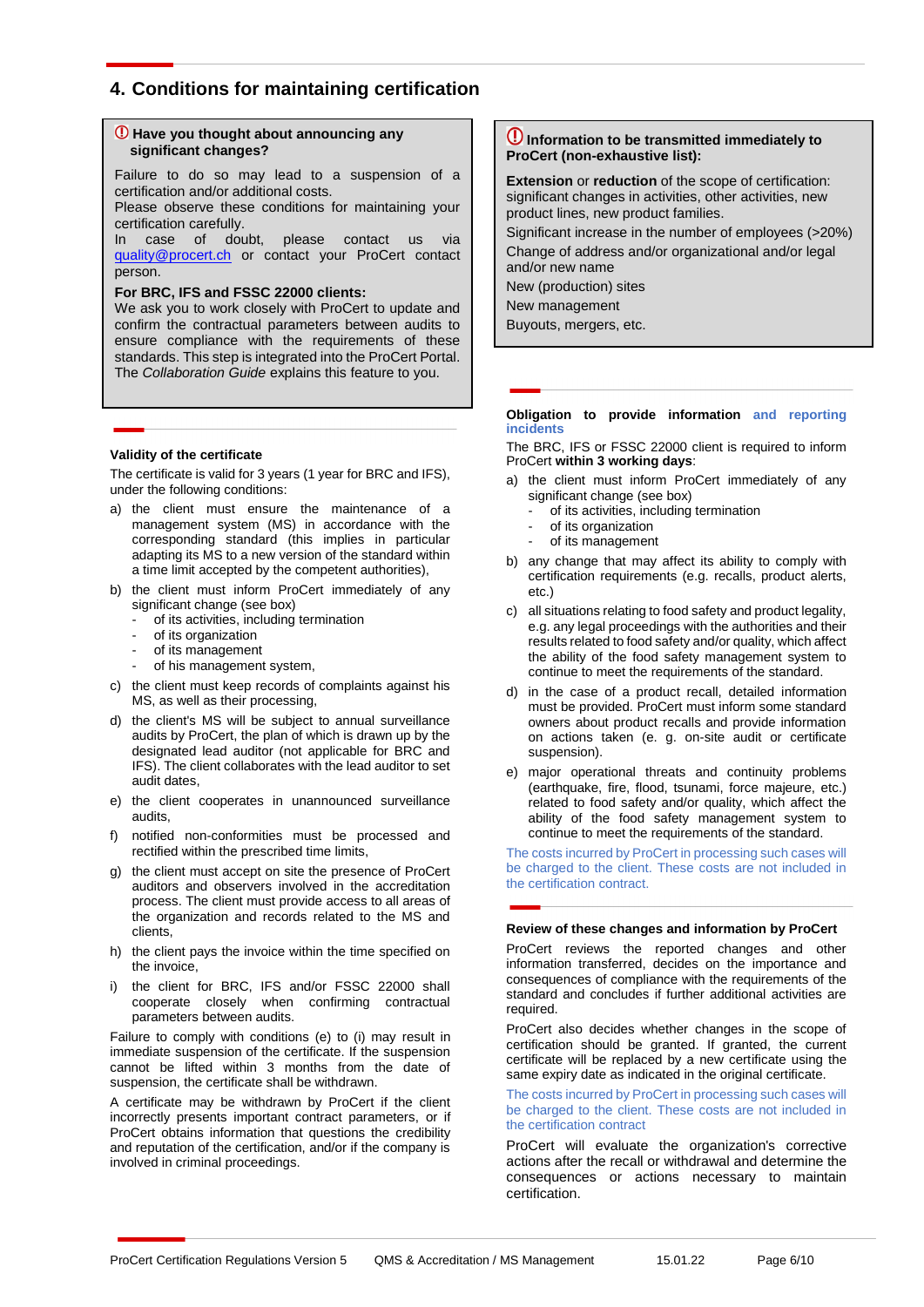BRC, IFS and FSSC 22000: ProCert regularly informs standard owners about the status of certification.

#### **Complaints triggered by BRCGS, IFS and FSSC 22000 standard owners**

The client is obliged to collaborate with ProCert to analyse and process any complaints made by the holders of the standards.

The client must submit all necessary information and accept a possible on-site audit to respond in a timely manner to the standard owner.

The costs incurred by ProCert in processing such cases will be charged to the client. These costs are not included in the certification contract

#### **Changes in the register of certified organizations**

The client's registration in the ProCert Register of Certified Organizations and other registers will be updated accordingly.

#### **Suspension and withdrawal of the certificate**

In the event of non-compliance with the deadlines for dealing with notified non-conformities and of incidents (see above) or significant changes in activities, organisation and/or management, certification may be temporarily suspended or completely withdrawn. The conditions for suspension and withdrawal are described in writing.

ProCert reserves the right to suspend the certificate after a final reminder with a maximum of 5 working days. The maximum period of suspension is 6 months (if no other conditions defined by the standard owner). After this period, the suspension is lifted or the certificate is withdrawn (in the case of a valid certificate).

In the event of non-compliance with the above conditions, termination of the contract, as well as misuse of the certificate, the ProCert logo or the standard logo, the certificate is withdrawn.

A certificate can also be withdrawn by ProCert for these reasons, for example:

- a) failure by the client to comply with ProCert's instructions, as well as following a claim made by a third party,
- b) lack of collaboration following a regular audit or other audit (e.g. failure to submit the action plans following several reminders),
- c) refusal to cover the specific costs of processing these cases,
- d) non-payment of the invoice
- e) major deficiencies during the audit (also according to standard owner),
- f) refusal to receive the auditor in the context of a nonannounced audit.

#### **Use of ProCert certificates and logos**

The client is entitled to use the ProCert certification logo and statements on certification on its communication media under the following conditions:

- a) the logo shall only be used within the scope of the certification,
- b) the logo must not be used on a product or its packaging (in case of doubt, the client may freely consult ProCert),
- c) the design of the logo must not be modified.
- d) advertising for certification must not be misleading, must not compromise public confidence in certification
- e) communication must be adapted or discontinued in the event of a reduction in the scope of certification and in the event of exclusions.

For certain standards, the client must contact the standard owner to access the logos.

The further standard-specific conditions for the use of logos and statements on certification apply.

Failure to comply with these conditions, as well as any misuse of the certification, may result in the withdrawal of the certificate. The right to use the logo expires upon withdrawal or non-renewal of the certificate (a maximum period of three months is permissible for documents already printed (not valid for BRCGS, IFS and FSSC 22000)).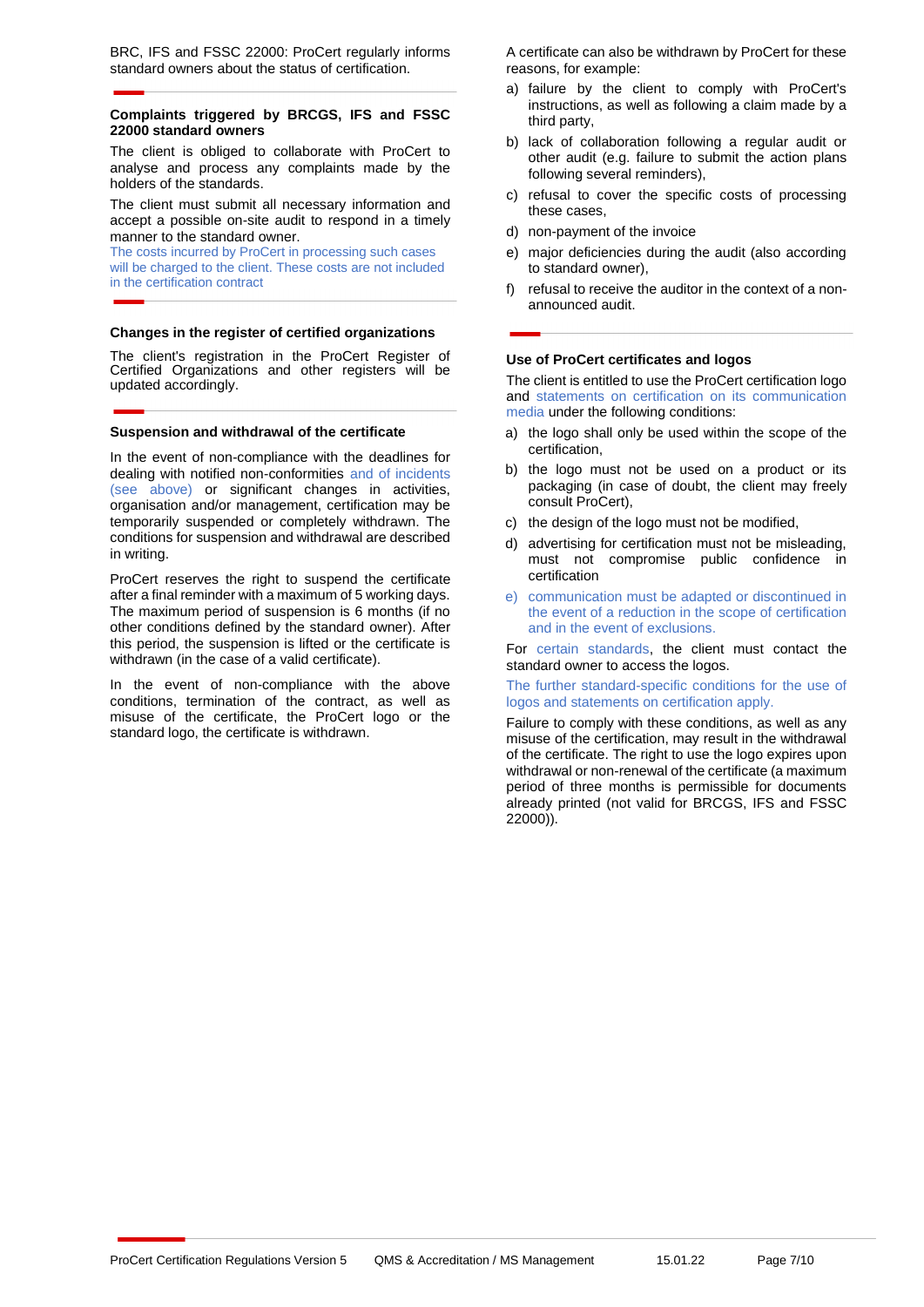## <span id="page-7-0"></span>**5. General conditions of collaboration**

#### **Initial certification, surveillance audits and recertification**

The initial certification audit according to a new standard takes place with a stage 1 and a stage 2 audit, Exceptions are only possible for certain standards, which do not require an initial certification in 2 stages. The stage 2 audit takes place 6 months after the stage 1 audit at the latest.

The first surveillance audit after the initial certification must be carried out within 12 months (from the date of certification).

The surveillance and recertification audits usually take place within an audit window of 6 months, calculated from the validity of the certificate. There must be one audit per calendar year to maintain the certificate.

For the standards of the BRCGS and IFS family, specific rules on validity as well as on the procedure for maintenance apply. These are included in the respective BRCGS and IFS standards.

#### **Confidentiality and privacy statement**

ProCert undertakes to treat in complete confidentiality the information to which it has had access relating to its clients. This also includes photos taken by ProCert and audio and video recordings (remote audit). The protection of personal data is regulated in the privacy statement declaration on the ProCert website. ProCert has the necessary infrastructures in terms of IT security and data protection.

#### **Impartiality**

In order to guarantee its impartiality, ProCert does not carry out any management system consulting activities. A panel composed of representatives of ProCert's external and internal stakeholders regularly monitors all ProCert's activities in order to avoid or mitigate situations that compromise ProCert's impartiality.

#### **Certification contract**

A certification contract is established for each mandate assigned to ProCert with the certification body ProCert in Bern. The contract remains valid until the end of the validity of the certificate.

The certification contract is updated only if the modification of one or more contractual parameters (basis for the calculation of the audit duration and for the auditor's assignment) leads to a modification of the onsite audit duration.

Specifications required by standard owners can be created at any time as contract supplements, which must be complied with by the client.

#### **ProCert News**

The client automatically receives important information on the standards related to his mandate with ProCert.

This may include transfer conditions on a new version of the standard and resources, such as seminars/webinars on topics related to this standard.

For subjects not related to the mandate, the client can subscribe to ProCert News (see ProCert website).

#### **Audit team**

The planned or provisional audit team is mentioned if possible when the contract proposal is made. The client is free to reject a proposed auditor (or expert), without giving reasons, provided that ProCert has another qualified and available auditor. The client must accept any costs of transferring the mandate to another auditor, if the modification is made shortly before the scheduled audit, or accept a postponement of the audit, if the standard allows it.

If not, the client must accept that ProCert cannot execute this mandate.

#### **Rates, indexation and duration of the audit**

ProCert's rates are fixed per time unit. The minimum time spent on certification activities is set as part of the standards, in particular for on-site or remote audit.

Depending on the country, the tariffs may be regularly adjusted in line with the national consumer price index or other indices. This will be communicated to clients 30 days before application.

Only sufficient time allows to ensure a complete audit with an audit depth to assess the compliance of the management system.

An audit day normally lasts 8 hours per day. The audit shall not exceed 10 hours in one day and 18 hours in two days (excluding lunch breaks). Audits lasting 20 hours shall be conducted over 3 days.

For multi-site certifications, the time required is estimated in accordance with IAF MD 5 guidelines - in addition to the requirements of ISO TS 22003 in the case of ISO 22000 certification.

For the transfer of a certification from another certification body, the IAF MD 2 document is applicable.

#### **Travel and accommodation expenses**

Depending on the country and market, these costs are included or excluded. This is specified in the contract or in a contract supplement.

#### **Validity of the certificate**

Under no circumstances may a certificate be awarded with retroactive effect. A certificate cannot be extended.

#### **Integrity and quality assurance program from standards owners**

ProCert and the client are required to cooperate and comply, where applicable, with integrity and quality assurance programs. Standard owners may conduct control audits without the presence of the lead auditor: in this situation, the standard owner does not allow ProCert to contact the client.

If possible ProCert tries to participate in these on-site control audits at own expense, if the standard holder allows it. In the event of insufficient results during a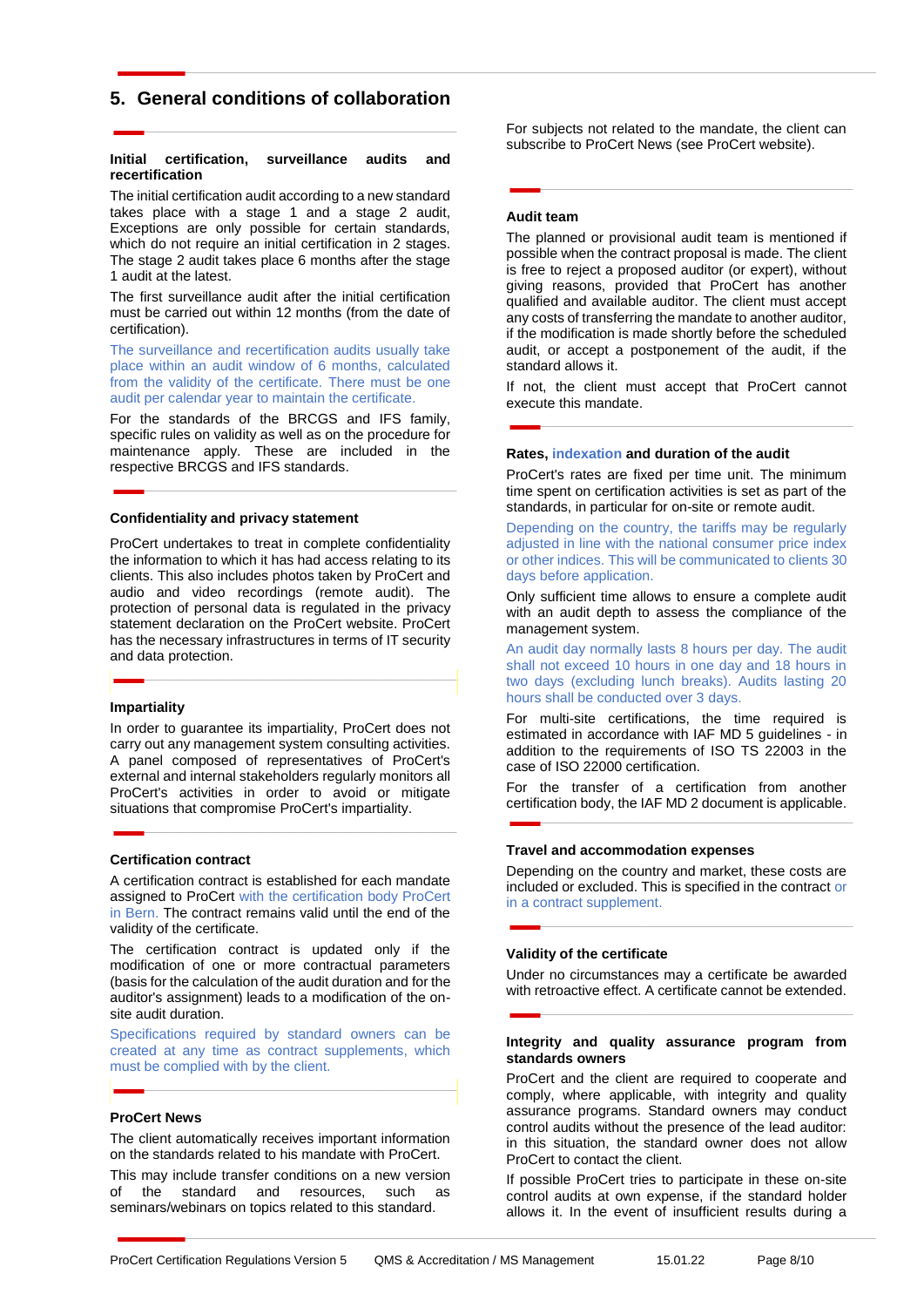control audit, the standard owner is entitled to invoice the client for his fees.

#### **Unannounced audits**

The objective of unannounced audits is to ensure the continuous operation of the management system. ProCert's stakeholders are not authorized to provide information on the precise dates of unannounced audits, neither to the client nor to any other party, except to the standard owner.

A fraudulent attempt by a client to access this information on the exact date may lead to termination of the contract and withdrawal of the certificate.

The client undertakes to read the rules of the standard owner in order to respect the constraints in the audit window, the black out days and production interruptions. Failure to comply with these conditions may lead to the mandate being cancelled.

The audit procedure is interrupted or stopped if it is impossible to conduct the audit due to the client's fault, for example the audit cannot or only partially be carried out, although the audit date has not been blocked by the client. Depending on the standard, the certificate must be suspended immediately.

The audit must be completely redone in the event of an interruption or stoppage of the audit. The resulting fees and additional costs are invoiced to the client.

A fee-based extension audit is carried out if the audit could not cover all certified activities.

#### **Termination of the contract or postponement of the audit shortly before the audit**

In the event of termination of the contract or postponement of the audit shortly before the audit by the client, ProCert reserves the right to charge an indemnity to the following extent:

- between 29 and 11 working days before the scheduled audit: 30% of the agreed service
- between 10 and 3 working days before the scheduled audit: 60% of the agreed service.
- from 2 working days or less before the scheduled audit: 75% of the agreed service.

#### **Audit stop**

An audit can be stopped by the client if he considers that the audit cannot be completed in good conditions.

An audit stop is possible in case of excessive nonconformities and/or depending on the nature of the nonconformities.

#### **Repetition of the audit**

ProCert may decide on the need to repeat in whole or in part an audit provided for in the contract in the following cases:

- a) excessive number and/or nature of nonconformities,
- b) termination of the audit due to serious deficiencies,
- c) no production audit (especially for BRC, IFS and FSSC 22000),
- d) more than 6 months between stage 1 and 2 of a certification audit,
- e) a period of more than 3 months for the settlement of

major non-conformities.

This applies to any type of audit: stage 1 or 2 of initial certification, surveillance or recertification. For BRC, IFS and FSSC 22000 specific rules apply.

#### **Appeals and complaints**

Appeals against ProCert's decisions and complaints have to be addressed in writing to the relevant ProCert Market Director or to **quality@procert.ch**. Appeals and complaints are handled according to a specific procedure. In the event of disagreement, the appellant may apply to the general management, which decides in the final instance. The costs of the proceedings shall be borne by the losing party.

#### **Termination and extension of the contract**

The contract lapses at the end of the certificate's validity, or it is automatically extended, if mentioned in the contract.

A termination by the client leads to a withdrawal of the certification within 3 months after the termination, if the audit in the current year is no longer performed.

The client loses all rights to communicate and display the certification. The client confirms this decision in writing.

In addition to the conditions listed in Chapter 4, ProCert may unilaterally terminate the contract at any time (even before certification) if the customer does not cooperate sufficiently with ProCert, for example in the following cases:

- a) the action plans are not processed and submitted despite repeated requests from the client,
- b) the contractual parameters do not correspond to reality,
- c) the basis of trust for successful cooperation is not (no longer) given.

#### **Legal reservation**

A certification is based on a random sample. Problems that were not identified during the audit cannot be used against ProCert to challenge a certification or evaluation of the standard. The rules in the standards are applicable for all rules not set out in this regulation.

#### **Publication of certificates and audit reports**

The directory of organizations certified by ProCert is published on the Internet. The client is deemed not to object to this publication. He also accepts a direct publication of online certificates. ProCert is required to forward audit reports and certificates to the standard owner, in accordance with the requirements of the specific protocols.

If the client provides copies of certificates or audit reports to other parties, the documents must be reproduced in their entirety or as specified in the certification program.

#### **Invoicing and reminder**

The invoice is issued once the service is completed, even if the client does not submit his action plan on time. However, it is possible to issue an invoice for a partial amount before the mandate commences.